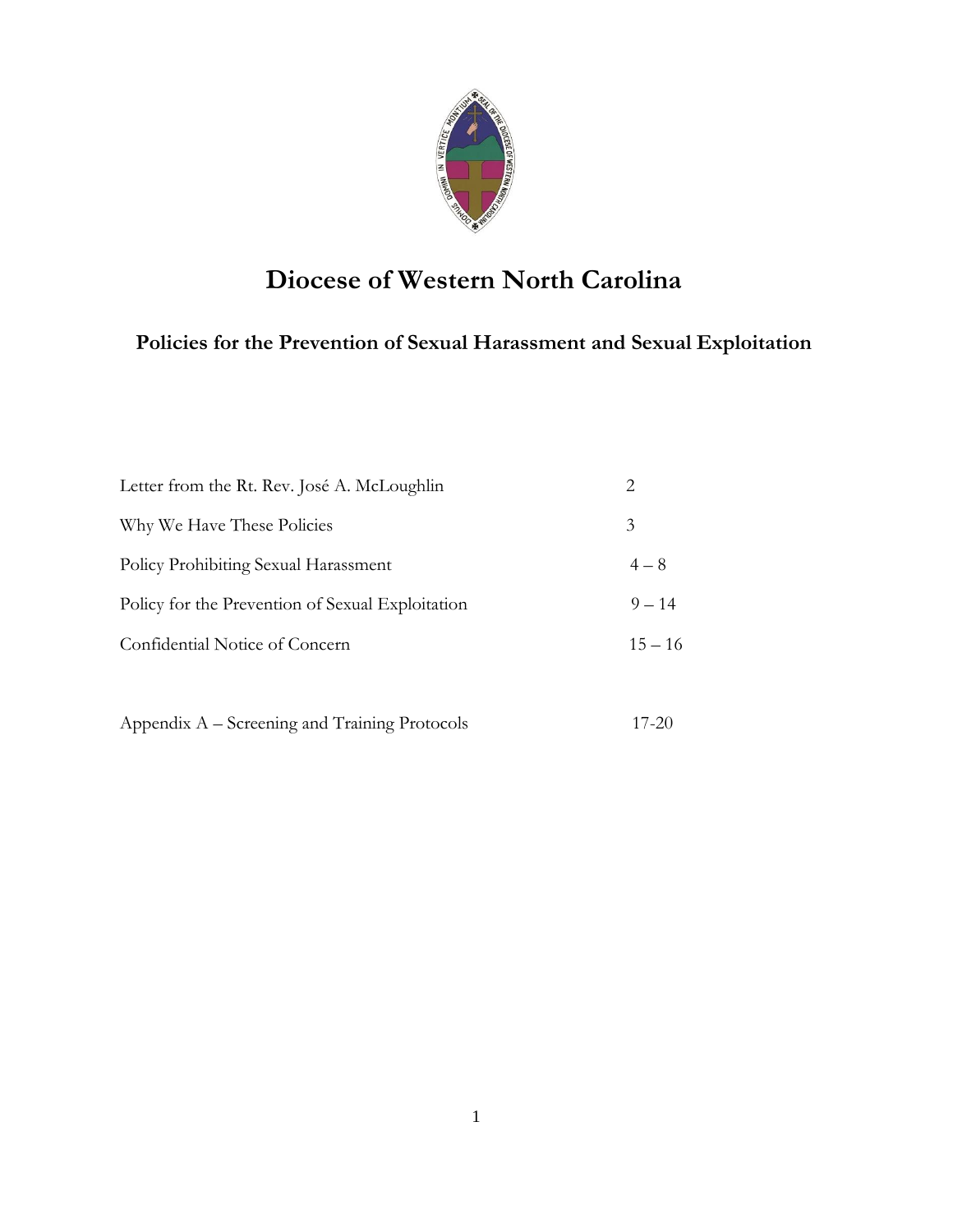

*The Episcopal Diocese of Western North Carolina*

Dear People of the Diocese of Western North Carolina:

In the Gospel of John, Jesus commands us "to love one another as I have loved you." We are reminded throughout scripture of our responsibility as Christians to care for all members of Christ's Body.

The Episcopal Diocese of Western North Carolina is dedicated to creating an environment free of harassment and sexual exploitation in our congregations, schools, and institutions. These policies, along with the training, *Safeguarding God's People,* serve as the Diocese's commitment to ensure that all persons are able to fully live into the call to serve God's people.

I ask each person of this diocese to use these policies as the foundation of how we conduct ourselves in our shared ministry.

Faithfully,

The Rt. Rev. José A. McLoughlin Bishop of Western North Carolina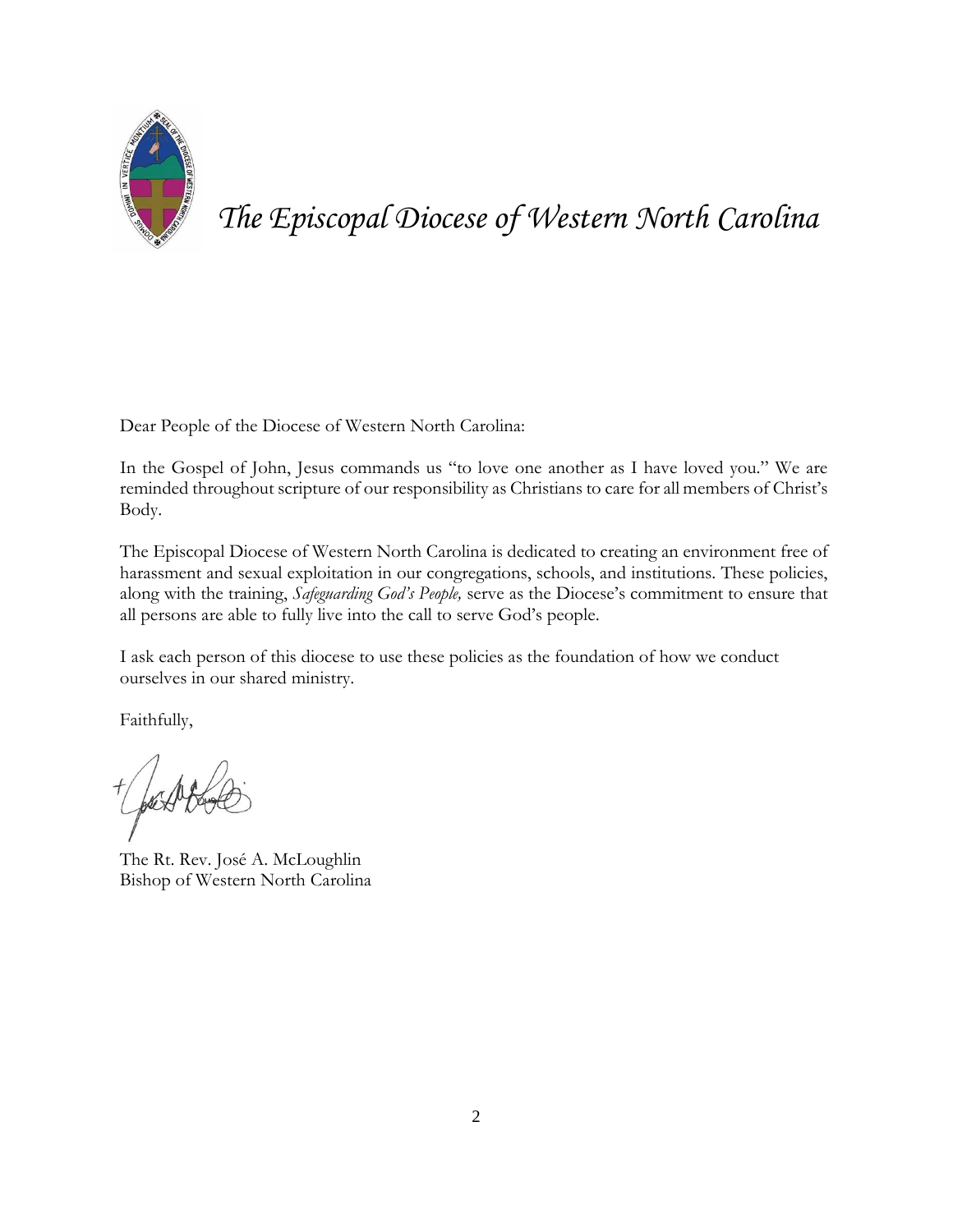## **Why we Have These Policies**

In his first letter to the Church at Corinth, St. Paul urges members of that community to engage in a way of life that will show outsiders the nature of the community which is to be a reflection of Jesus.

Jesus himself teaches us again and again to meet each other with love, compassion and humility. As did Jesus, we are called to use whatever power we have to heal, not to "lord it over "others.

The final promise of our Baptismal Covenant asks us to "... strive for justice and peace among all people, and respect the dignity of every human being." The Diocesan policies for the protection of children and youth from abuse and for the prevention of sexual exploitation and harassment of adults give life to that Baptismal promise.

At Ordination, clergy – both priests and deacons - take on an additional set of promises, including the promise to pattern their life in accordance with the teachings of Christ in order to be "a wholesome example" to their people.

The Episcopal Diocese of Western North Carolina is committed to maintaining an environment free of abuse, exploitation and harassment in its churches, schools, and institutions. It is a commitment the Diocese requires all ministers of the Church, lay and ordained, to make and uphold.

## **Responsibility for Clergy or Lay and Administration**

**The Heads (Clergy or Lay) of Congregations, the Heads of Schools, Executive Directors or any other person serving in these or equivalent roles in Diocesan institutions are directly responsible to the bishop for the implementation and administration of the policies and procedures outlines in Safeguarding God's People: Preventing Sexual Harassment and Sexual Exploitation of Church Workers***.*

The implementation and administration of these policies and procedures may be delegated to other staff members or volunteers, but the ultimate responsibility may not be delegated. Supervision of these administrative processes by the Heads (Clergy or Lay) of Congregations or Schools, Executive Director, etc. is required to assure appropriate compliance and confidentiality.

Anyone who administers **Safeguarding God's People** must have received the full **Safeguarding God's People (Prevention of Harassment AND Prevention of Exploitation)** training and have the results of a completed background check in their personnel file.

It is essential that the administrator of these policies have a current copy of the policies on hand and be extensively familiar with them and required procedures in order to make appropriate decisions about their application in the local ministry setting. The Administrator is to contact The Rev. Canon Augusta Anderson (canonaugusta@diocesewnc.org), at any time for clarification of the policies or guidance in applying them.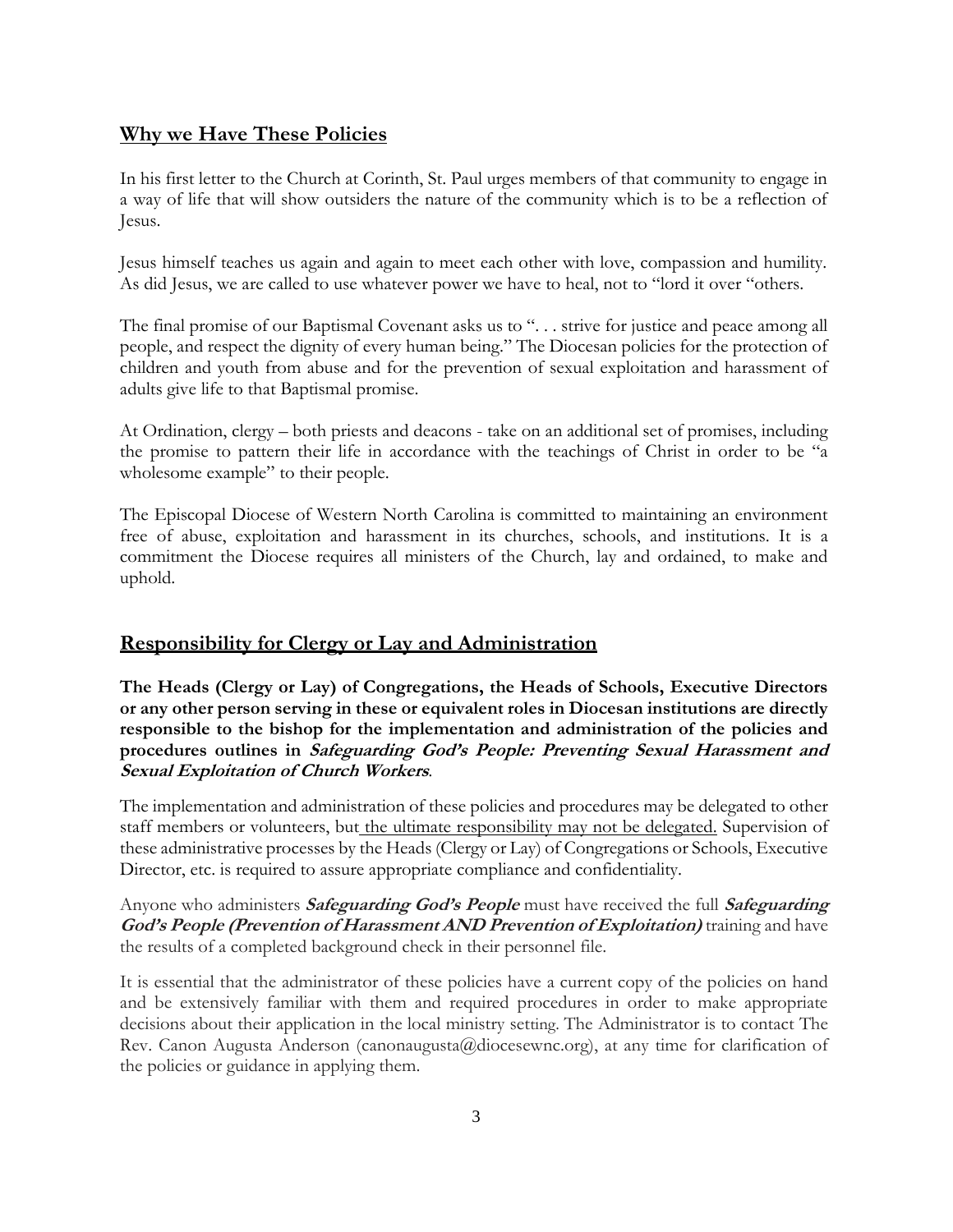## **Sexual Harassment Policy**

The Episcopal Diocese of Western North Carolina (the "Church") prohibits sexual harassment of Church Personnel by anyone (including supervisors or decision-makers, co-workers, consultants, vendors and other non-employees). All sexual harassment in the Diocese, including its constituent parishes, is prohibited. The behavior of individuals engaging in such conduct, or supervisors or decision-makers who knowingly allow such behavior to continue, will not be tolerated.

All church personnel, whether supervisory or non-supervisory, and whether paid or volunteer, are prohibited from engaging in the conduct prohibited by this policy.

#### **A. Prohibited Behavior**

As noted above, the Church prohibits all forms of sexual harassment in the Church. Specific definitions and examples of sexual harassment are set forth below.

## **1. Sexual Harassment**

Sexual harassment is prohibited by this Policy. Sexual harassment includes unwelcome sexual advances and requests for sexual favors. Other unwelcome conduct which may constitute sexual harassment includes, but is not limited to, the following**:**

## **Verbal:**

- repeated sexual innuendos, sexual epithets, derogatory slurs, off-color jokes (for example, jokes that include sexual language, innuendo, references, scenarios, etc.);
- propositions, threats, or suggestive or insulting sounds (for example, comments about body, sexuality, etc., including insults and innuendo) even if the commentis about someone else;
- inappropriate e-mail (for example, e-mail that includes sexual jokes or other references of a sexual nature about any person, gossip or speculation about a person's sexuality, sexual practices, sexual health, pregnancy, virility, etc.). This includes e-mail that was sent accidentally, for example by hitting the "forward" button instead of "reply," or forgetting that a particular individual or worker is on one of your group lists.

## **Visual/Non-Verbal:**

- derogatory posters, cartoons or drawings (for example, cartoons and calendars that include nudity, sex acts, provocative poses, innuendo, sexual language, etc.);
- suggestive objects or pictures (for example, photographs that include nudity, sex acts, provocative poses; wallpaper, Screensavers, or other electronic displays of a sexual nature);
- graphic commentaries; leering; or obscene gestures (for example, vulgar gestures, gestures simulating sexual acts, "shooting the finger," kissing the air toward someoneor licking the lips in a sexually suggestive or provocative manner).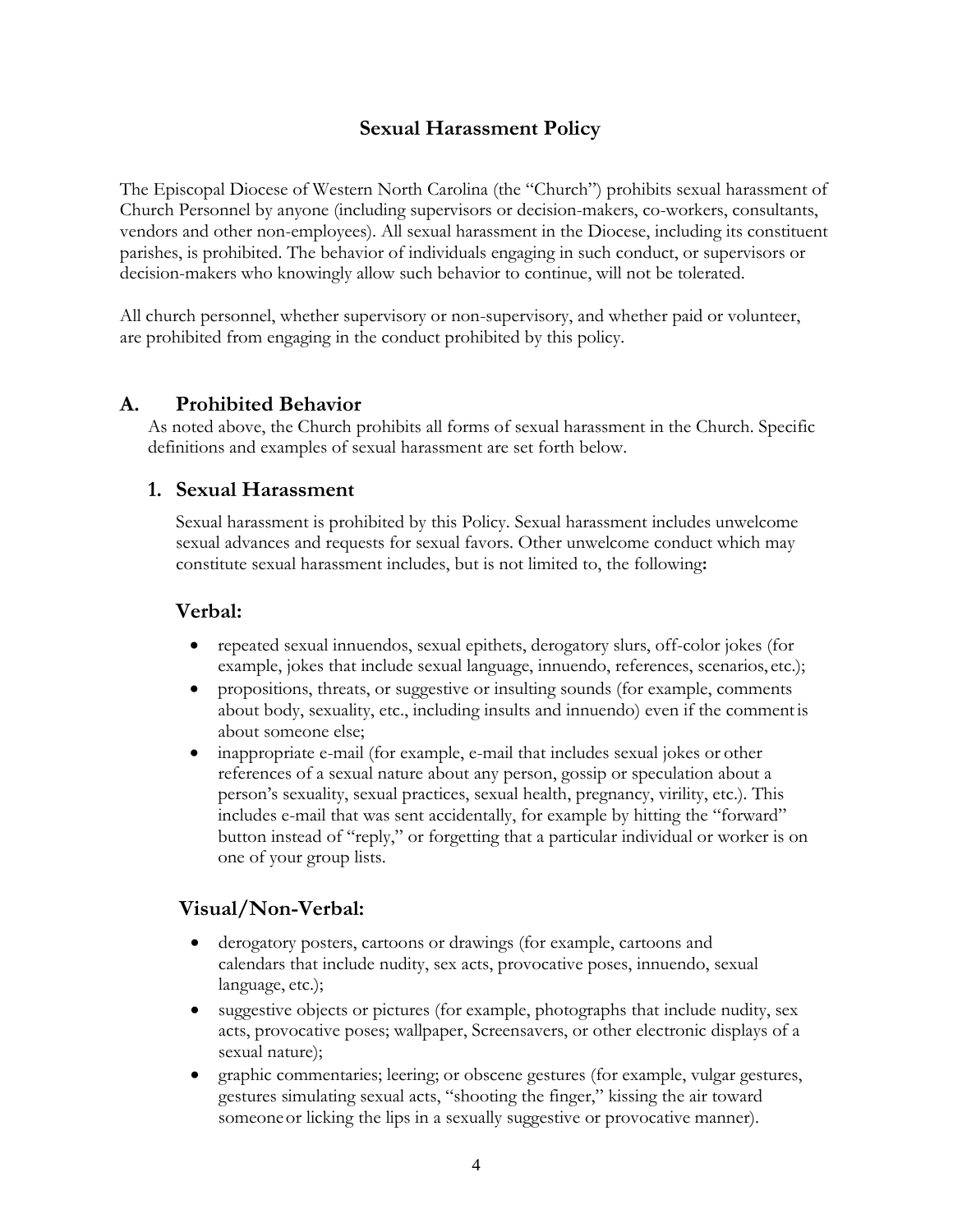## **Physical:**

Unwanted physical contacts (including touching, interference with an individual's normal work movement, unwelcome displays of romantic or sexual affection, aggressive physical contact or assault); and

## **Other:**

Making or threatening reprisals to an individual who opposes, objects to or complains about sexual harassment; possession of inappropriate material of a sexual nature in the Church or its display, duplication, or transmission.

#### **Such verbal and physical conduct may constitute harassment when:**

- 1. Submission to such conduct is made either explicitly or implicitly a term or conditionof an individual's employment or other Church work;
- 2. Submission to or rejection of such conduct by an individual is used as a basisfor employment or other Church work decisions affecting such individual;
- 3. Such conduct has the purpose or effect of unreasonably interfering with an individual's work performance or creating an intimidating, hostile or offensive working environment.

## **2. Retaliation**

The Church will not take any action in retaliation against any Church Personnel who, in good faith and with a genuine belief that he/she has been sexually harassed, brings or voices a complaint pursuant to this Policy or otherwise opposes sexual harassment. In addition, the Church will not tolerate any retaliatory acts by other individuals.

Retaliation is a serious violation of Church policy and applicable law. If you believe you have been subjected to retaliation in violation of this Policy, you should report your complaint immediately in the manner specified in Section B below. Individuals will be subject to discipline, up to and including termination if they are found to have retaliated against an individual because such individual (1) in good faith and with a genuine belief that he/she has been subjected to sexual harassment, made an honest complaint about such conduct, (2) participated honestly and in good faith in any investigation into a sexual harassment complaint, and/or (3) in good faith opposed acts of sexual harassment.

## **B. Procedure for Reporting Suspected Sexual Harassment and/or Retaliation**

If you believe that the actions or words of a supervisor/manager, co-worker, customer, vendor, volunteer, or other individual in the Church constitutes illegal or prohibited sexual harassment, you have a responsibility to promptly report that behavior to the Church's management. Prompt reporting enables the Church to stop the sexual harassment, before it becomes severe or pervasive.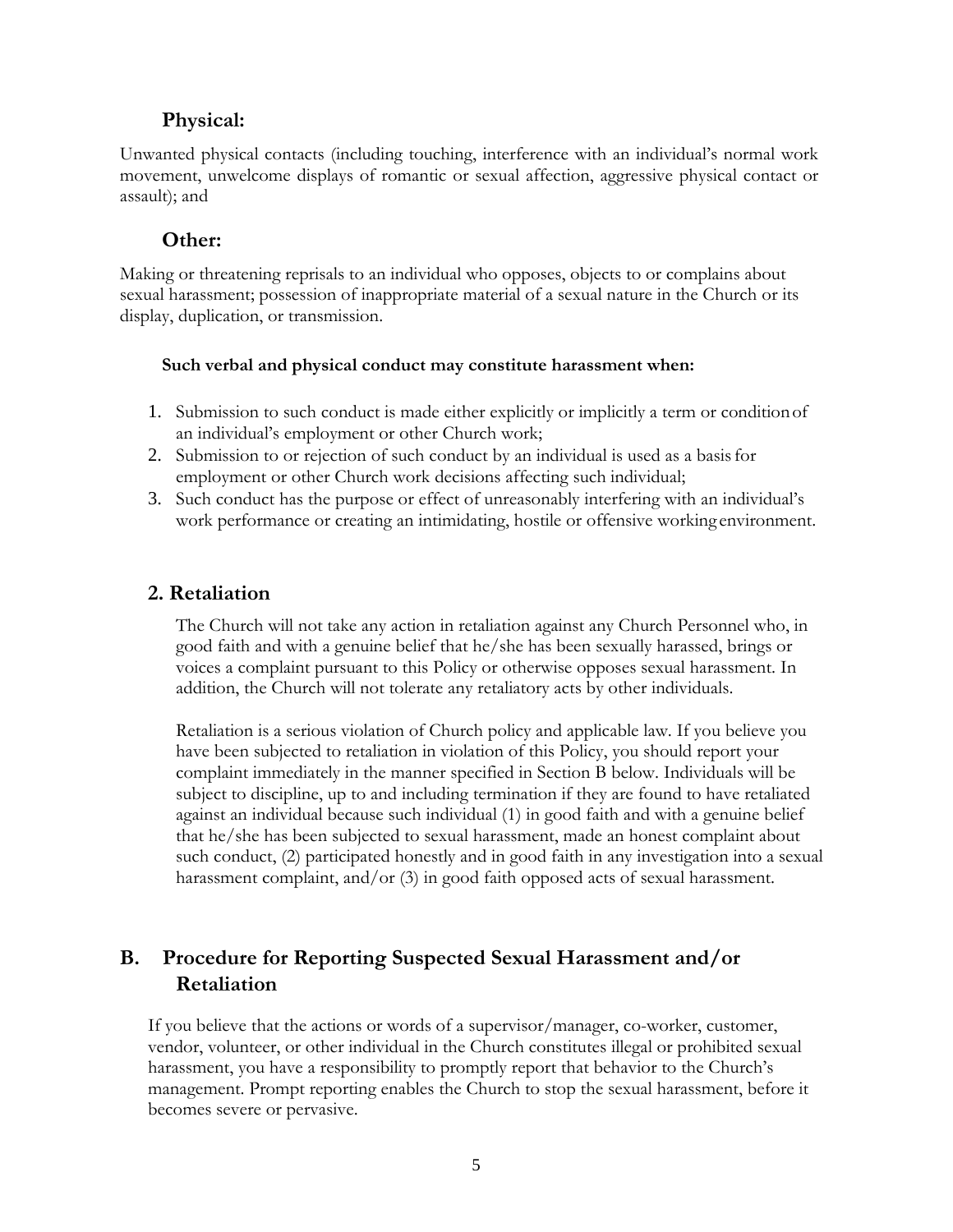If you believe you have been the victim of any form of sexual harassment or retaliation by a member of the clergy, please contact the Intake Officer, the Canon to the Ordinary immediately.

If you believe you have been the victim of any form of sexual harassment or retaliation, you must promptly give notice of your complaint to one or more of the following:

- Your supervisor;
- Anyone in your supervisory chain;
- The rector or clergy person in charge of the congregation;
- A warden of the congregation;
- The Bishop' Office, Canon to the Ordinary; The Rev. Canon Augusta Anderson [canonaugusta@diocesewnc.org](mailto:canonaugusta@diocesewnc.org)

An individual may, but is not required, to speak to the person whose conduct is objectionable in an effort to resolve the situation. However, no one is ever required to complain to the person who is accused of the offensive conduct, and should only approach the person engaging in the unwelcome conduct if he or she is comfortable doing so. No one is required to complain to his or her supervisor or within her or his chain of command and may utilize the other reporting options.

You may formally or informally complain to any of the above personnel via any of the following:

- 1. Telephone call
- 2. Letter (note that to initiate formal disciplinary proceedings pursuant to the Canons of The Episcopal Church, a charge must be submitted in writing and must be notarized. *Canons of the General Convention, Canon IV.3.2; IV.15.*)
- 3. E-mail
- 4. Fax
- 5. In-person meeting
- 6. Filing a "Notice of Concern" (see appendix) and/or

All supervisors and decision-makers are required to report all formal and informal complaints, as well as any suspected or known policy violations, immediately to the rector or clergy person in charge of the congregation (unless that person is the subject of the complaint) or the head of the school or the head of the institution **and** the Canon to the Ordinary.

All supervisors and decision-makers are expected to act promptly and appropriately to prevent sexual harassment in the Church, and retaliation against those who make a good faith complaint of sexual harassment, or those who participate honestly and in good faith in either an investigation of a complaint or oppose illegal or prohibited sexual harassment in the Church.

All complaints of sexual harassment will be reviewed and investigated promptly and impartially by the Church's management and/or its designee. Complaints may be made orally or in writing. Once Church management receives notice of any complaint of sexual harassment it will swiftly determine whether or not a fact-finding investigation is necessary. If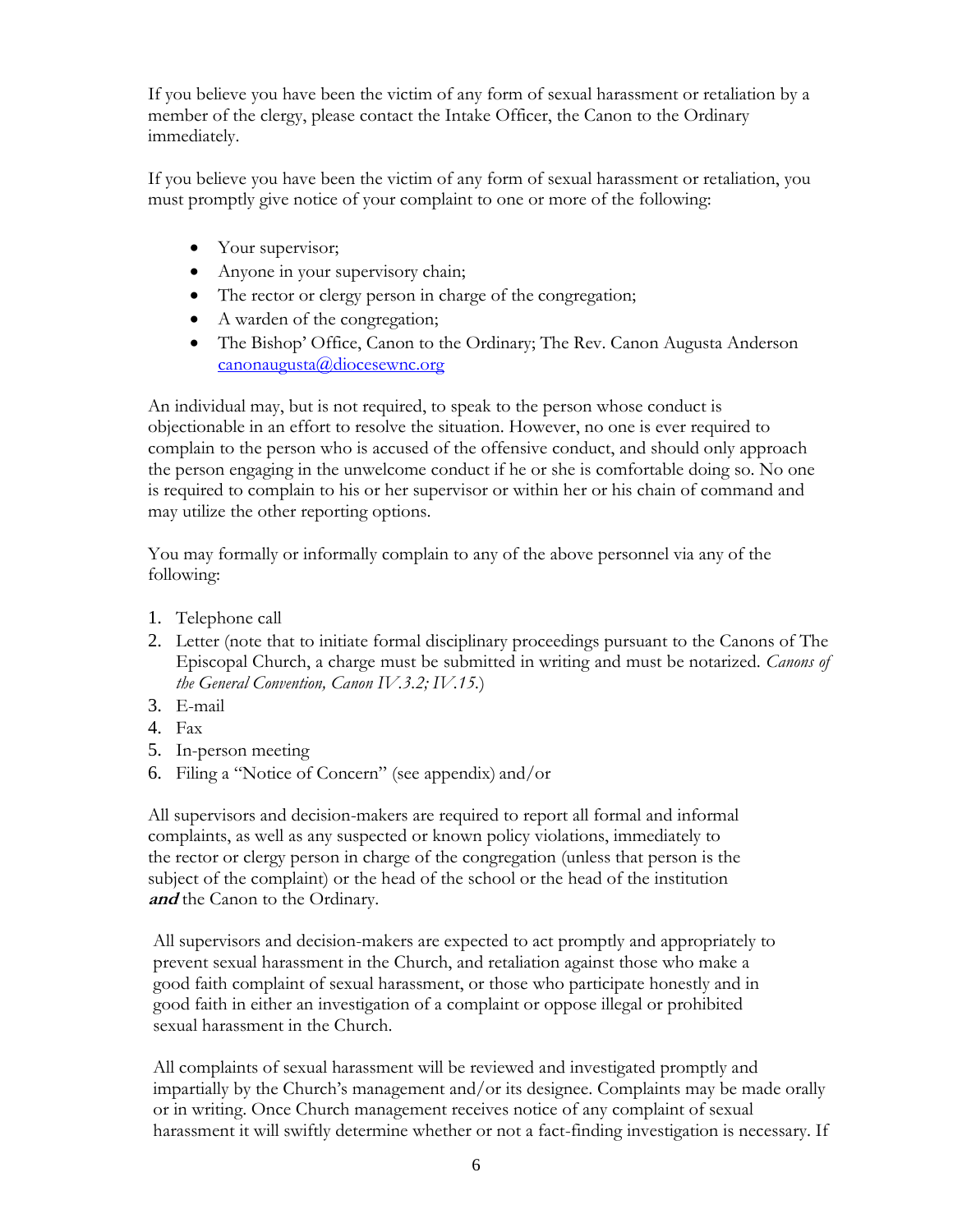it is determined that a fact-finding investigation is necessary, it will be launched promptly. If necessary, intermediate measures may be taken before completing the investigation to ensure that further sexual harassment does not occur.

The Church will protect the confidentiality of the allegations to the extent possible; however, no individual can be promised or guaranteed strict or absolute confidentiality. For example, information may have to be disclosed to those officials and/or Church Personnel with a need to know in order to carry out the purpose and intent of this Policy.

Corrective or disciplinary action will be taken against any Church Personnel found to have engaged in sexual harassment. Such action may include counseling and/or appropriate disciplinary measures, up to and including termination. If a complaint is made against a clergy person, it will be handled pursuant to the Disciplinary Canons of the *Canons of the General Convention.*

As the complaining party, you will be given notice, in a timely fashion, of the outcome of the investigation of any formal or informal complaint.

## **C. General Definitions**

#### **1. Church Personnel**

For purposes of this Policy, the term "Church Personnel" shall mean:

- a. All clergy whether stipendiary, non-stipendiary, or otherwise who are engaged in ministry or service to the Church;
- b. All paid personnel whether employed in areas of ministry or other kinds of services by the diocese, its congregations, schools or other agencies. For example, sextons are Church Personnel;
- c. All interns, persons in the ordination process, or persons serving in field education assignments.

#### **2. Supervisors and Decision-Makers**

For purposes of this Policy, the term "supervisors and decision-makers" shall mean:

- a. All persons who have the express authority to hire, select, supervise, discipline, promote, demote, terminate, set compensation or other terms and conditions of employment;
- b. All persons who have the express authority to recruit, duly appoint, select, license, discipline, supervise, terminate, or set terms and conditions of volunteer service;
- c. All members of decision-making bodies who have the authority to approve the creation of ministries, programs, Church activities, or personnel policies;
- d. Standing Committees, Diocesan Councils/Executive Boards, Vestries, and Bishop's Committees and the like.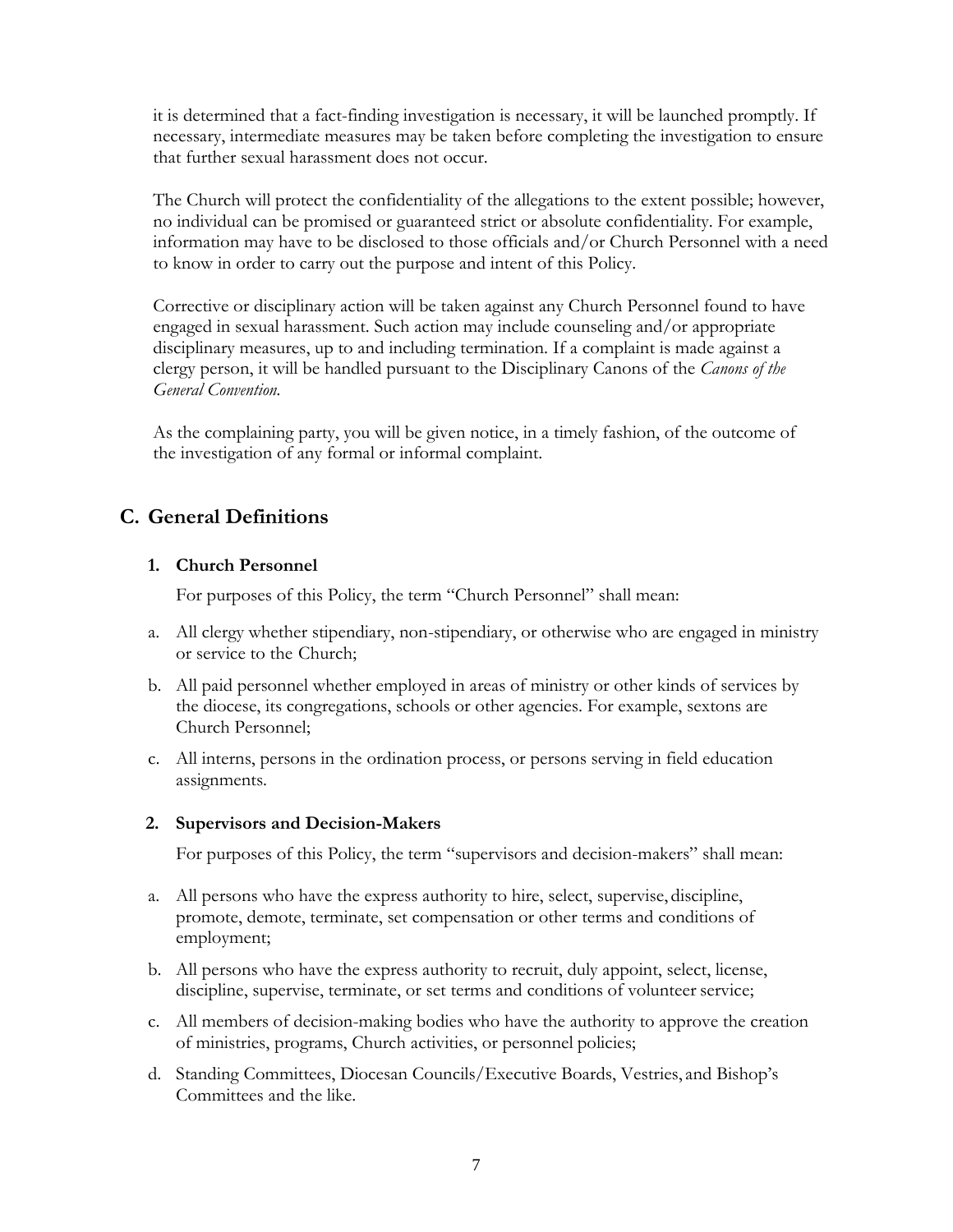## **D. Education and Training Requirements**

#### **1. Church Personnel**

Church Personnel are required to take training on sexual harassment and the organization's sexual harassment policy. Existing Church Personnel must be trained within three (3) months after the first training session offered by the Diocese. New Church Personnel must, if practicable, be trained before they start work in their Church position. If that is not practicable, the Policy must be reviewed and discussed with them before they start work and the training must be completed within three (3) months of starting or whenever the first training is offered, whichever is later.

#### **2. Supervisors and Decision-Makers**

Supervisors and decision-makers must complete training on sexual harassment, including preventing and responding to sexual harassment, within three (3) months of the effective date of this Policy, or of becoming a supervisor or decision-maker.

## **E. Effective Date of this Policy and Date for Implementation of Training Requirements**

This policy will become effective immediately upon approval by the Executive Council. Training required by this policy must be obtained within three months after the first training session offered in the Diocese.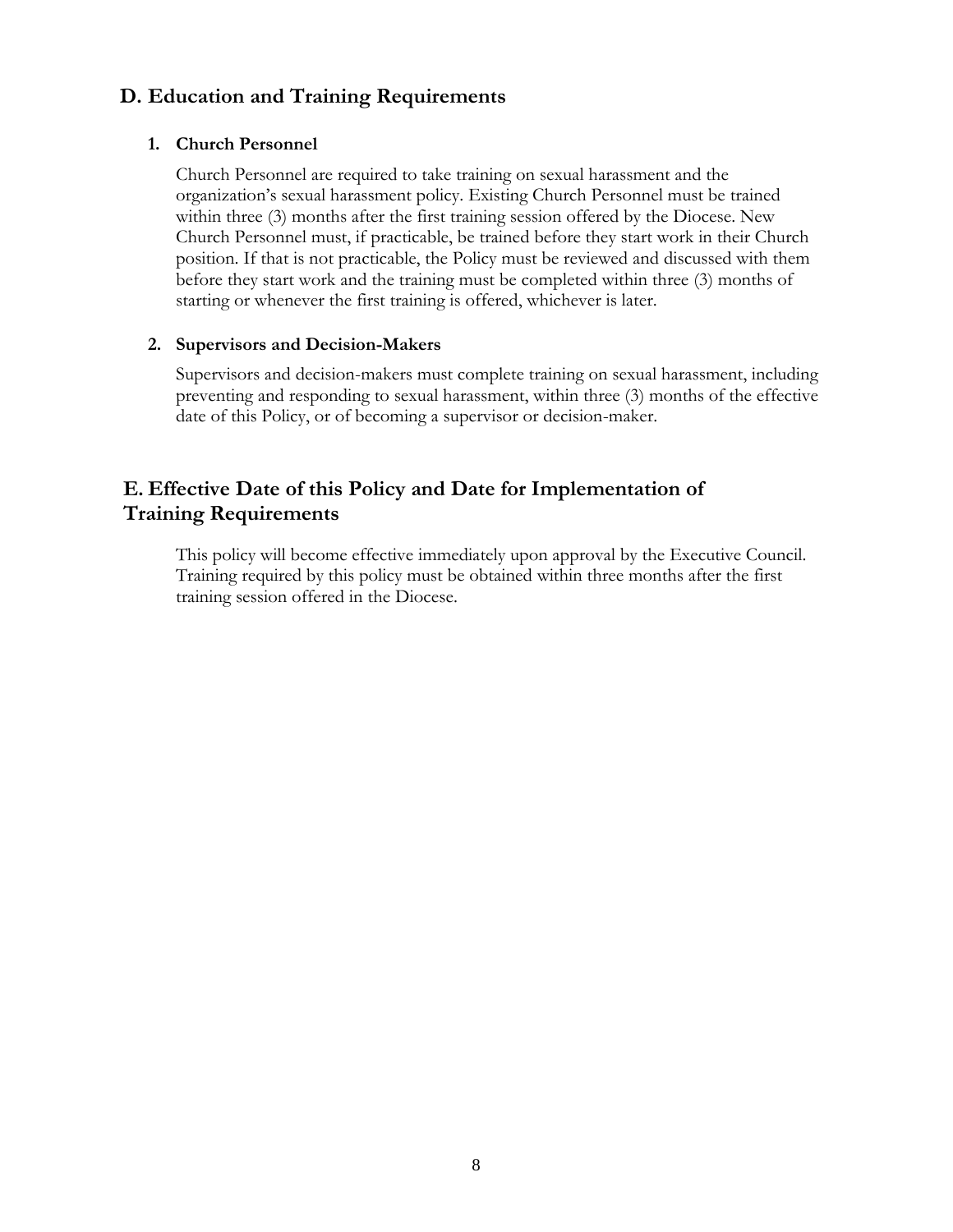## **Policy for the Prevention of Sexual Exploitation**

The Episcopal Diocese of Western North Carolina does not tolerate sexual exploitation in any form. Sexual exploitation is the development or attempted development of a sexual relationship between a person in any ministerial position, lay or ordained, and an individual with whom he or she has a Pastoral Relationship.

#### **A Pastoral Relationship is a relationship:**

- 1. between any clergy person and any person:
	- a. who attends a congregation or other ministry setting in which the clergy person serves; or
	- b. who seeks ministry from the clergy person; or
- 2. between any clergy person or any duly-appointed lay person, whether employee or volunteer, who is authorized to provide and does provide:
	- a. counseling;
	- b. pastoral care;
	- c. spiritual direction or spiritual guidance (such as a "Clearness Committee" until it is dissolved);
	- d. ministration of any Sacrament (other than the distribution of the Bread and Wine by a lay person at a public service of Holy Communion);
	- e. life/leadership/peer coaching;
	- f. hearing a person's confession, in the course of the duly-authorized ministry and those they serve in the course of their ministries; or
- 3. The following ministers licensed under Canon III.4:
	- a. Pastoral Leaders,
	- b. Worship Leaders,
	- c. Preachers,
	- d. Eucharistic Visitors, and
	- e. Catechists

and those they serve in the course of these ministries.

Examples of relationships that do not constitute a Pastoral Relationship include:

- 1. Group facilitators in a Disciples of Christ in Community program, or other relationships in which the party's primary purpose is to facilitate group process, are not in a Pastoral Relationship with one another or the group they facilitate.
- 2. Vestry members are not in a Pastoral Relationship with one another by virtue of their membership on the vestry.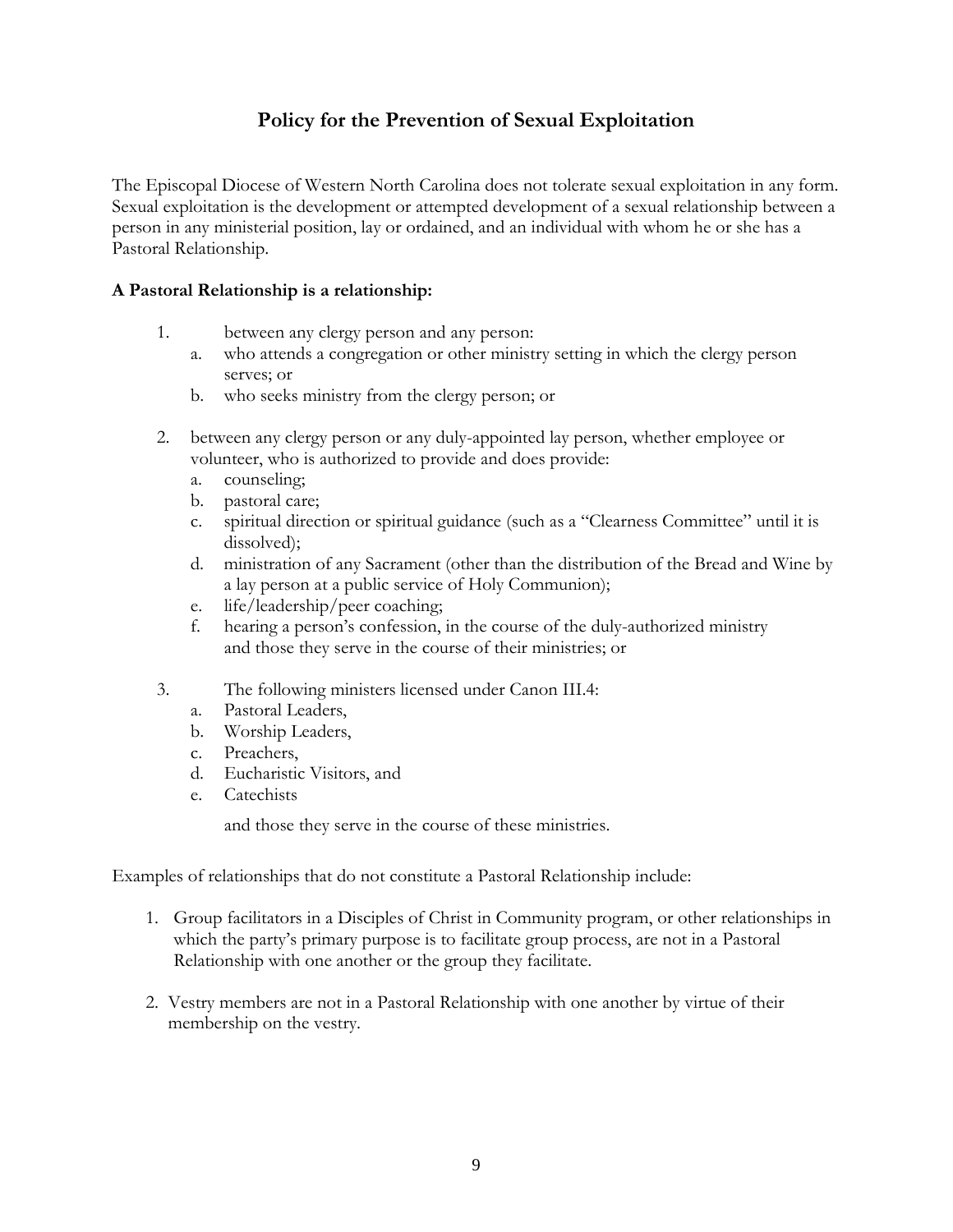Sexual exploitation includes but is not limited to the following actions:

- 1. Verbal: such as sexual innuendo, indecent proposals, sharing sexual stories, jokes or fantasies, or making inappropriate comments about someone's appearance.
- 2. Behaviors: such as inappropriate touching, sending or posting communications with sexual content (correspondence, email, text messages, instant messages, photographs, attachments, phone conversations, voice mail, etc.)
- 3. Sexualizing a Pastoral Relationship (e.g., requesting dates, giving unwanted attention, etc.).

## **Reporting Suspected Sexual Exploitation**

If you believe that the actions or words of a supervisor/manager, co-worker, customer, vendor, volunteer, or other individual in the Church constitutes illegal or prohibited sexual exploitation, you have a responsibility to promptly report that behavior to the Church's management. Prompt reporting enables the Church to stop the sexual harassment, before it becomes severe or pervasive.

If you believe you have been the victim of any form of sexual exploitation by a member of the clergy, please contact the Intake Officer, the Canon to the Ordinary immediately.

If you believe you have been the victim of any form of sexual harassment or retaliation, you must promptly give notice of your complaint to one or more of the following:

- Your supervisor;
- Anyone in your supervisory chain;
- The rector or clergy person in charge of the congregation;
- A warden of the congregation;
- The Bishop' Office, Canon to the Ordinary; The Rev. Canon Augusta Anderson [canonaugusta@diocesewnc.org](mailto:canonaugusta@diocesewnc.org)

An individual may, but is not required, to speak to the person whose conduct is objectionable in an effort to resolve the situation. However, no one is ever required to complain to the person who is accused of the offensive conduct, and should only approach the person engaging in the unwelcome conduct if he or she is comfortable doing so. No one is required to complain to his or her supervisor or within her or his chain of command and may utilize the other reporting options.

You may formally or informally complain to any of the above personnel via any of the following:

- 1. Telephone call
- 2. Letter (note that to initiate formal disciplinary proceedings pursuant to the Canons of The Episcopal Church, a charge must be submitted in writing and must be notarized. *Canons of the General Convention, Canon IV.3.2; IV.15.*)
- 3. E-mail or Fax
- 4. In-person meeting
- 5. Filing a "Notice of Concern" (see appendix)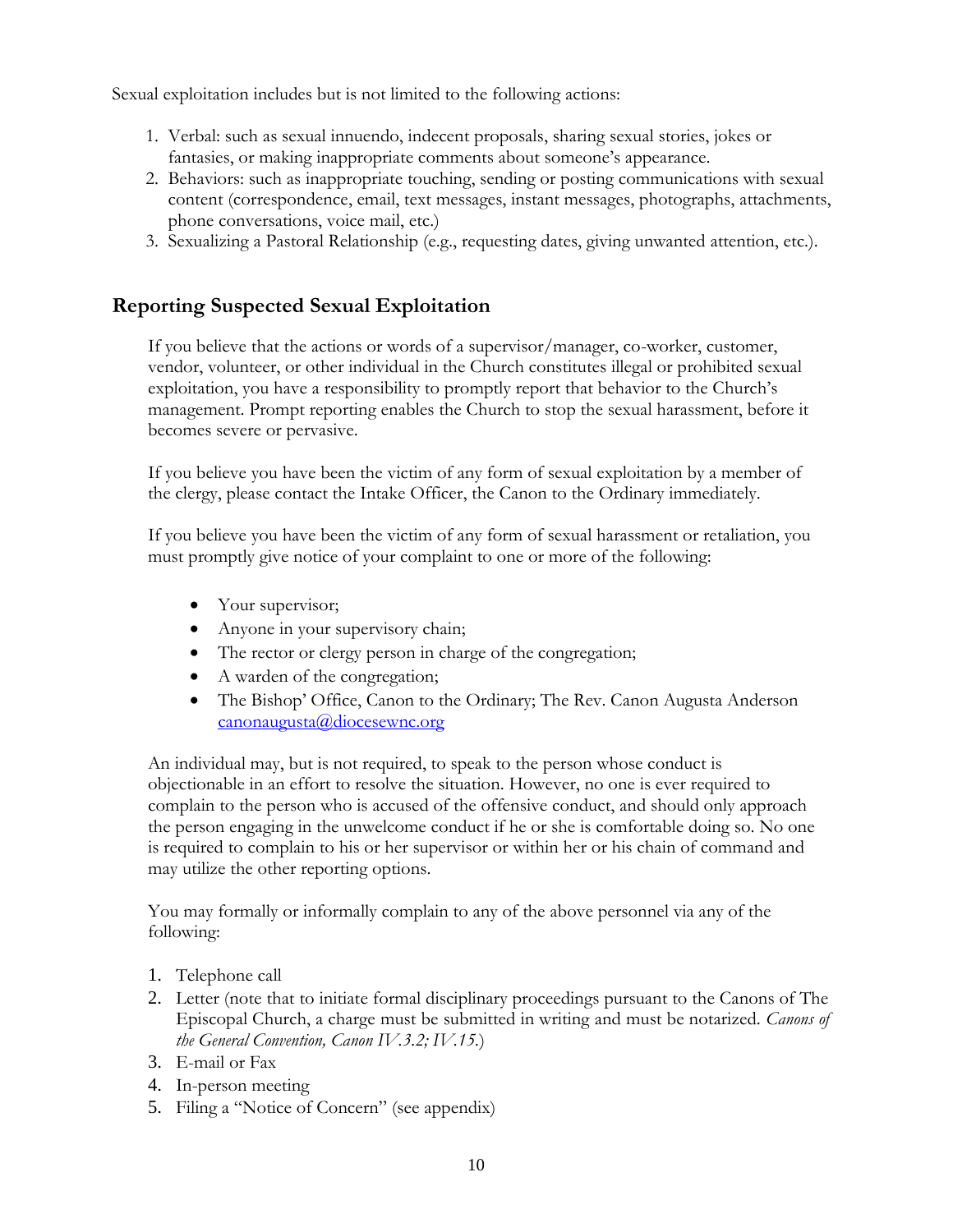All supervisors and decision-makers are required to report all formal and informal complaints, as well as any suspected or known policy violations, immediately to the rector or clergy person in charge of the congregation (unless that person is the subject of the complaint) or the head of the school or the head of the institution **and** the Canon to the Ordinary.

All supervisors and decision-makers are expected to act promptly and appropriately to prevent sexual harassment in the Church, and retaliation against those who make a good faith complaint of sexual exploitation, or those who participate honestly and in good faith in either an investigation of a complaint or oppose illegal or prohibited sexual exploitation in the Church.

## **General Definitions**

## **A. Church Personnel**

- 1. All clergy whether stipendiary, non-stipendiary, or otherwise who are engaged in ministry or service to the church.
- 2. All paid personnel whether employed in areas of ministry or other kinds of services by the diocese, its congregations, schools or other agencies. For example, camp and conference center employees.
- 3. Those who contract their services to the diocese, its congregations, schools, or other agencies.
- 4. Volunteers, including any person who enters into or offers him or herself for a church related service, or who actually assists with or performs a service, whether or not they have been selected or assigned to do so. Volunteers include members of advisory boards, Vestries, Bishop's Committees, boards of directors and advisory boards.

## **B. Persons Who Have Pastoral Relationships**

For purposes of this policy, the following Church Personnel are included in the definition of Persons Who Have Pastoral Relationships:

- 1. All clergy whether stipendiary, non-stipendiary, or otherwise.
- 2. All persons who have Pastoral Relationships.
- 3. The following ministers licensed under Canon III.4: Pastoral Leaders, Worship Leaders, Preachers, Eucharistic Visitors, and Catechists.

## **C. Supervisors and Decision-Makers**

- 1. All persons who supervise Persons Who Have Pastoral Relationships.
- 2. All members of decision-making bodies who have the authority to approve the creation of ministries, programs, church activities, or policies involving Pastoral Relationships
- 3. Standing Committees, Diocesan Councils/Executive Boards, Vestries, and Bishop's Committees who appoint or approve Persons Who Have Pastoral Relationships as defined in this policy including all Standing Committees, Commissions on Ministry, Vestries, Boards of Directors for Schools, Bishops Committees and the like.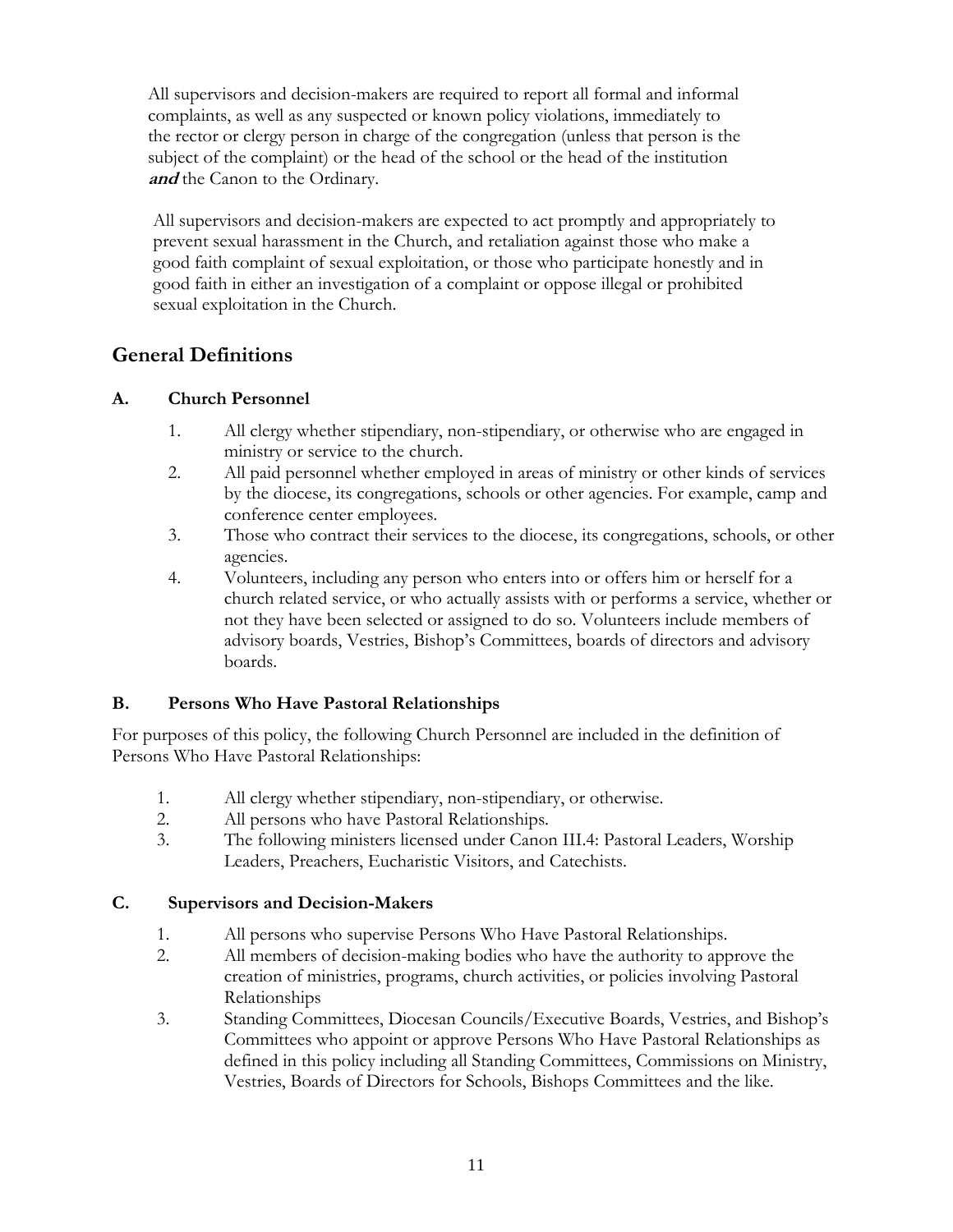## **Safeguards for Preventing Sexual Exploitation of Adults**

#### **A. Screening and Selection**

Any and all Persons Who Have Pastoral Relationships shall be screened and selected using the following tools and procedures:

Persons Who Have Pastoral Relationships shall be screened before engaging in Pastoral Relationships.

- 1. Applicants shall be known to the leadership of the congregation for at least six (6) months to a year.
- 2. Background Screening
	- a. An Application form completed by the applicant that includes an authorization for the release of information to conduct background screening and reference checks and that also includes the Code of Conduct.
	- b. Criminal Records Check for people who will be working with vulnerable adults in the home of the vulnerable adult in any state where the applicant has resided during the past seven (7) years, and other states, if any, as determined by the congregation or diocese.
	- c. Sexual Offender Registry Check in any state where the applicant has resided during the past seven (7) years.
	- d. Individual Interview with the applicant.
	- e. Reference Checks of applicants should include at least one relative outside the congregation and at least one other person outside the congregation.
- 3. All information gathered about an applicant will be carefully reviewed and evaluated to make a determination, in consultation with others as necessary, of whether or not the person is appropriate to engage in Pastoral Relationships.
- 4. Persons Who Have Pastoral Relationships must have a personnel file that is kept where other church records are kept.
- 5. Criminal records checks and sexual offender registry checks will be conducted every five (5) years on Persons Who Have Pastoral Relationships.
- 6. Persons Who Have Pastoral Relationships who transfer within the Diocese of Western North Carolina and apply for or are asked to or who do undertake a position in which they have Pastoral Relationships are required to undergo the same screening and selection process specified above. This requirement may be met through a transfer of a copy of their personnel file to the new congregation, school, agency, or program together with completion of a new application, individual interview and reference checks with the congregations, schools, agencies or other programs for which the applicant has had Pastoral Relationships since the screening was last done as shown in the applicant's personnel file.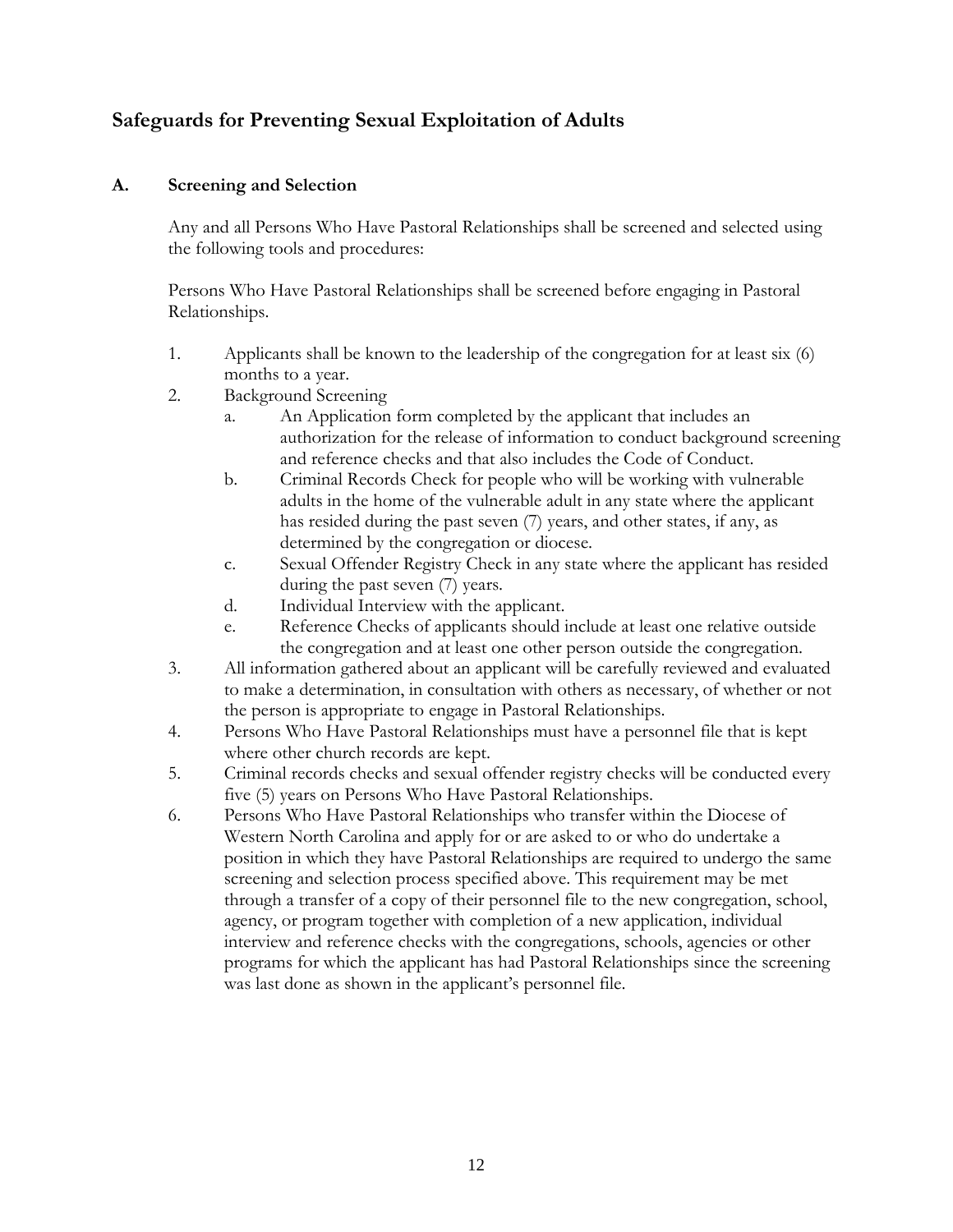## **B. Education and Training Requirements**

Persons Who Have Pastoral Relationships

Before any person engages in Pastoral Relationships s/he is required to complete training on the prevention of sexual exploitation of adults. If that is not possible, this policy must be reviewed and discussed with her/him before s/he has Pastoral Relationships. The rest of the education and training must be completed within three months of beginning to have Pastoral Relationships.

Supervisors and Decision-Makers of Persons Who Have Pastoral Relationships

Within three months of becoming a Supervisor or Decision-Maker, individuals must complete training on the prevention of sexual exploitation of adults.

## **C. Activities for Monitoring and Supervising Pastoral Relationships**

The monitoring and supervision of programs and activities involving Pastoral Relationships is important for safeguarding adults from sexual exploitation. Monitoring and supervision should include, but are not limited to:

- 1. Maintaining an up to date list of approved Persons Who Have Pastoral Relationships in the church office or other place where church records are kept.
- 2. Requiring that all new activities that include Pastoral Relationships have the approval of the rector or canonical equivalent before they start. Requests to develop new activities should be submitted in writing to the rector. The rector will consider whether the plan for a new activity includes adequate monitoring and supervision.
- 3. Requiring that all Persons Who Have Pastoral Relationships be approved to do so by the rector or canonical equivalent in accordance with the Screening and Selection process above.
- 4. Settings where Pastoral Relationships take place:
	- a. should, whenever possible, be places where casual monitoring by others is convenient (for example along well-traveled hallways or in areas where other Church Personnel work nearby)
	- b. in open, visible spaces or in closed spaces that have windows that remain unobstructed by closed blinds, furniture, plants, or other adornments
	- c. should convey safety and comfort without the use of couches, loveseats, beds, futons or other furniture that would encourage close seating between the persons in the Pastoral Relationship

## **D. Behavioral Guidelines for the Prevention of Sexual Exploitation of Adults**

When creating safe boundaries for Persons Who Have Pastoral Relationships, it is important to establish what types of interactions are appropriate and inappropriate. Stating which behaviors are appropriate and inappropriate allows Church Personnel to comfortably show positive affection in ministry, and yet identify individuals who are not maintaining safe boundaries with other adults.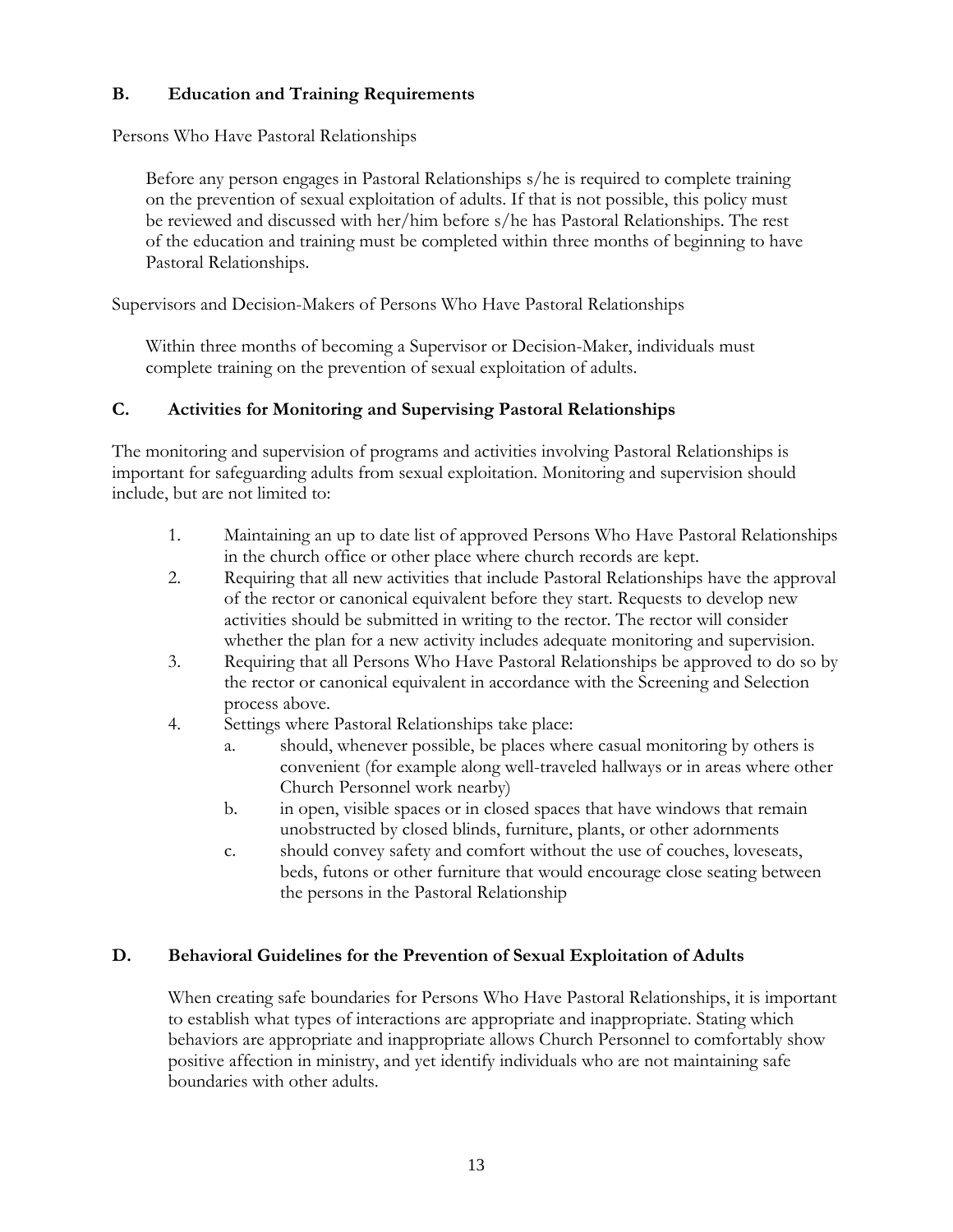These Guidelines are:

- based, in large part, on avoiding behaviors known to be used by those who have engaged in sexual exploitation of adults
- intended to assist Church Personnel and Congregants in monitoring and supervising behaviors and interactions of Persons Who Have Pastoral Relationships to help maintain appropriate boundaries at all times
- intended to be used to make decisions about interactions of Persons Who Have Pastoral Relationships with those with whom they have a Pastoral Relationship
- to be carefully followed by all who are involved in Pastoral Relationships

Some appropriate interactions, as long as they are welcomed by the recipient, are listed below:

- brief hugs
- pats on the shoulder or back
- kisses on the cheek
- handshakes
- holding hands during prayer

Some inappropriate interactions in Pastoral Relationships and other ministries with adults include:

- inappropriate or lengthy embraces
- kisses on the mouth
- touching sexual areas of the body
- showing affection while in isolated areas such as bedrooms, closets, staff-only areas or other private rooms
- any form of unwanted affection
- comments or compliments (spoken, written, or electronic) that relate to a person's body or appearance that are at all suggestive. Examples would be, "You should wear that outfit more often," or "You look really hot in those jeans."
- giving gifts or money to favored individuals
- repeated and/or private meetings with individual adults, especially meetings that occur away from church property and during non-business hours
- repeated electronic communications, such as email or texts, especially those that contain personal disclosures or solicitations of an intimate relationship
- seeking excessive private time with a specific adult
- changing one's manner of dress when in the company of a specific adult
- providing a specific adult with personal access such as one's personal email address or cell phone number if that is not the norm
- revealing intimate information about one's life with the intent to sexualize the pastoral relationship
- discussing one's marriage or other significant relationship with the intent to sexualize or otherwise exploit the pastoral relationship (i.e., "My spouse does not understand me the way you do." "I am so unhappy in my marriage.")

## **E. Effective Date of this Policy and Date for Implementation of Training Requirements**

This policy will become effective immediately upon approval by the Executive Council. Training required by this policy must be obtained within three months after the first training session offered in the Diocese.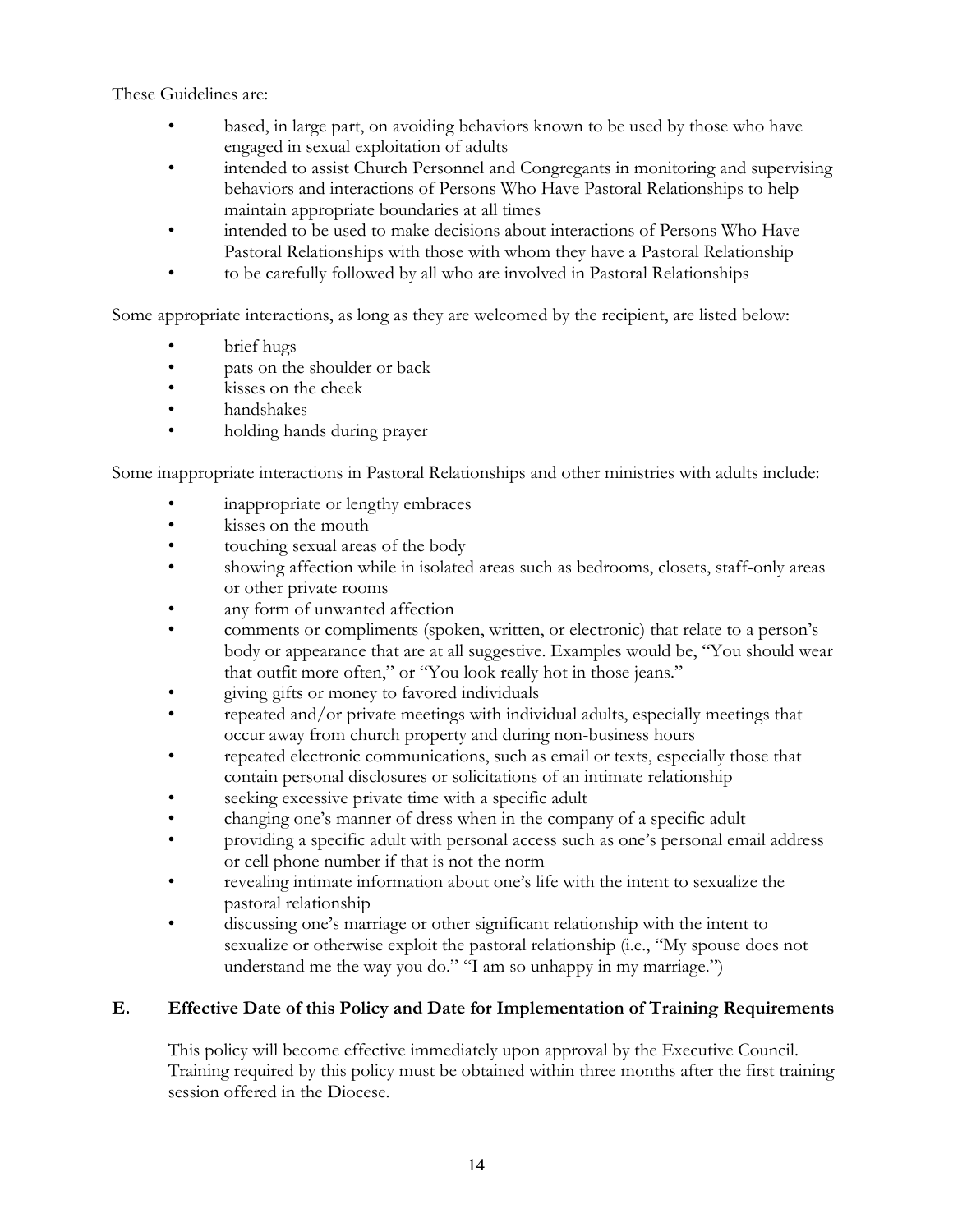# **Confidential Notice of Concern**

| Who is the complaint about? Their                              |      |
|----------------------------------------------------------------|------|
| position: Date                                                 |      |
|                                                                |      |
| Church/school/institution                                      | City |
|                                                                |      |
|                                                                |      |
|                                                                |      |
|                                                                |      |
| Describe the situation: (i.e. - what happened?)                |      |
|                                                                |      |
|                                                                |      |
|                                                                |      |
|                                                                |      |
|                                                                |      |
| Where did it happen?                                           |      |
|                                                                |      |
|                                                                |      |
| Who else was present? _                                        |      |
|                                                                |      |
| Has it ever happened before?                                   |      |
|                                                                |      |
|                                                                |      |
| Was it reported? ________ yes<br>don't know<br>$\overline{no}$ |      |
| If reported, to whom:                                          |      |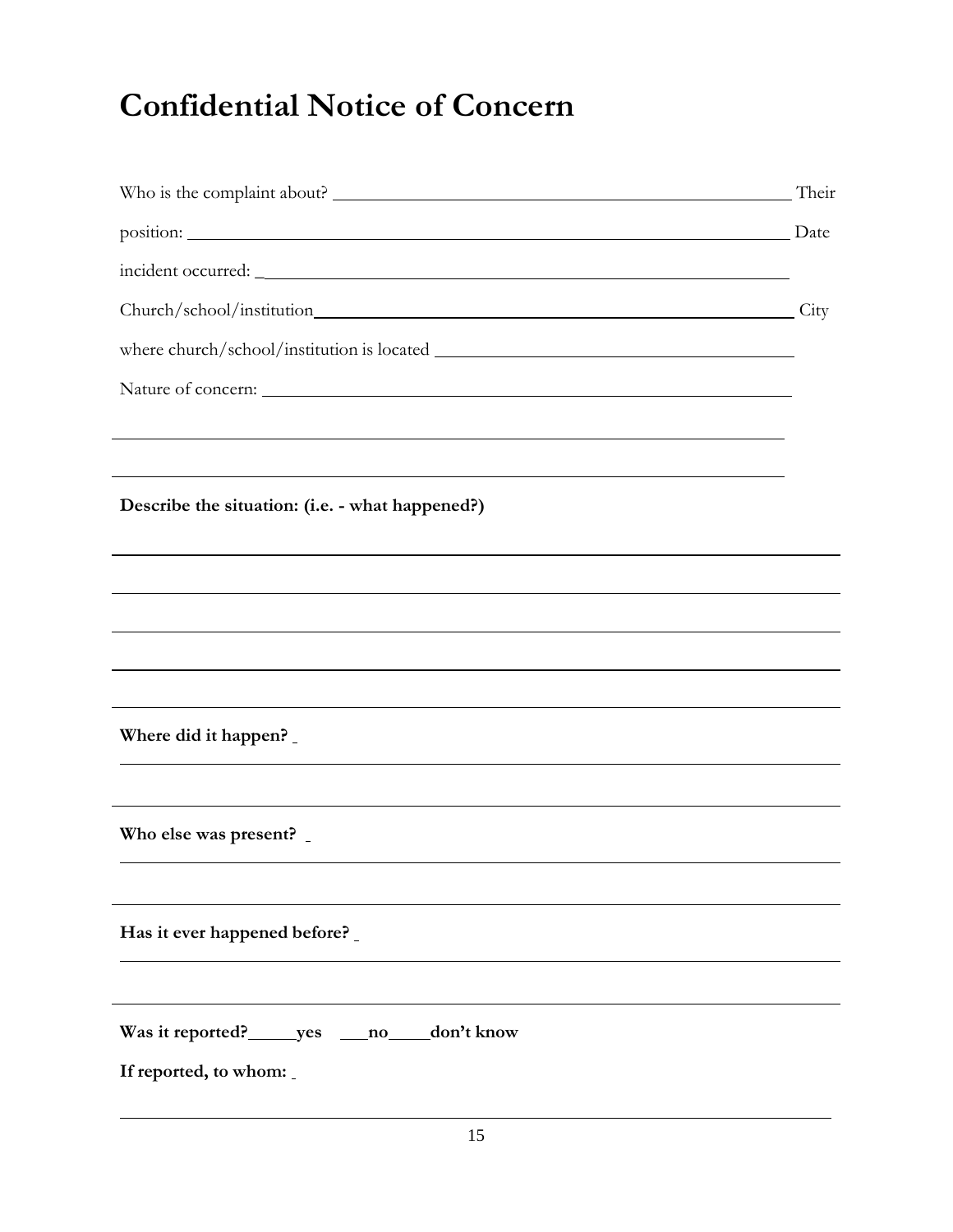**What action was taken:**

| Follow-up: Does anyone else need to be notified?                                                                                                                                                                               |         |
|--------------------------------------------------------------------------------------------------------------------------------------------------------------------------------------------------------------------------------|---------|
|                                                                                                                                                                                                                                |         |
|                                                                                                                                                                                                                                |         |
|                                                                                                                                                                                                                                |         |
|                                                                                                                                                                                                                                |         |
| Name                                                                                                                                                                                                                           |         |
|                                                                                                                                                                                                                                | Phone   |
|                                                                                                                                                                                                                                |         |
|                                                                                                                                                                                                                                |         |
| Address Address and the state of the state of the state of the state of the state of the state of the state of the state of the state of the state of the state of the state of the state of the state of the state of the sta |         |
| Signature                                                                                                                                                                                                                      |         |
|                                                                                                                                                                                                                                | $Date_$ |
| <u> 1989 - Johann John Stein, markin f</u>                                                                                                                                                                                     |         |
|                                                                                                                                                                                                                                |         |

Once completed, please fax or mail to the contact below:

The Rev. Canon Augusta A. Anderson, Episcopal Diocese of Western North Carolina, 900-B Centre Park Drive, Asheville, NC 28805, [canonaugusta@diocesewnc.org](mailto:canonaugusta@diocesewnc.org)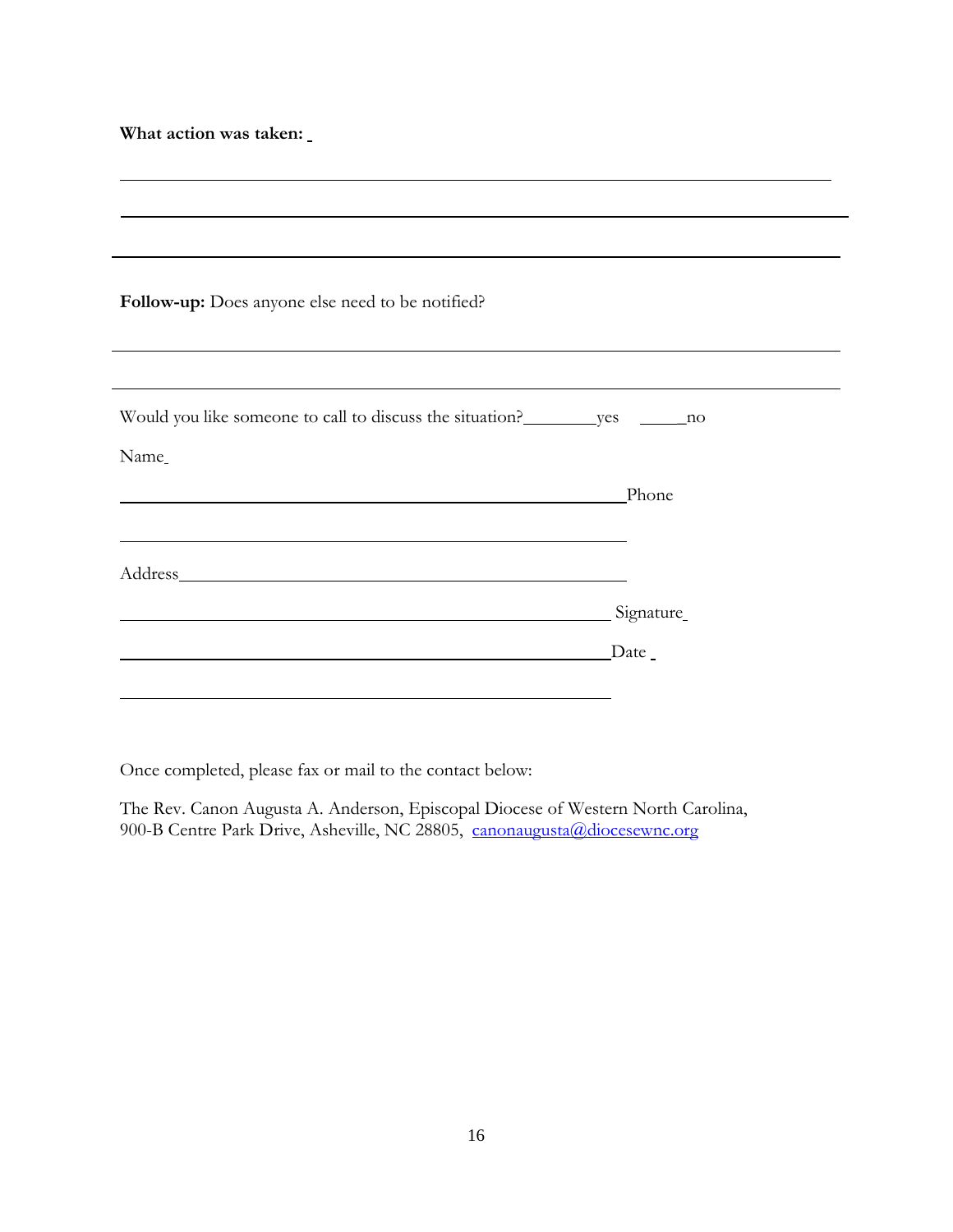## **APPENDIX A—SCREENING AND TRAINING PROTOCOLS**

| Who                                                                                                                                                                           | <b>SGC</b>    | <b>SGP</b> - Preventing<br><b>Harassment for workers</b> | SGP - for ministries and                 |
|-------------------------------------------------------------------------------------------------------------------------------------------------------------------------------|---------------|----------------------------------------------------------|------------------------------------------|
|                                                                                                                                                                               |               |                                                          | congregations                            |
| 1. Clergy with Cure                                                                                                                                                           | Every 5 years | Every 5 years                                            | Every 5 years                            |
| 2. Clergy without Cure -<br>Licensed to Serve                                                                                                                                 | Every 5 years | Every 5 years                                            | Every 5 years                            |
| 3.a. All paid church<br>personnel<br>(full and part-time).<br>This includes:                                                                                                  | Every 5 years | 3.a. Every 5 years                                       | 3.a. Every 5 years                       |
| Parish Administrators;<br>Youth Ministers;<br>Organists; Sextons;<br>Directors of Christian<br>Formation; Music<br>Directors; Childcare<br>workers;<br>Diocesan Employees     |               | 3.b. depends on duties                                   | 3.b. depends on duties                   |
| 3.b. Any paid personnel<br>living<br>on church grounds                                                                                                                        |               |                                                          |                                          |
|                                                                                                                                                                               |               |                                                          |                                          |
| 4.a. All non-paid persons<br>who regularly supervise<br>or assist with<br>supervising children or<br>youth ministries, more<br>than 4 times a year<br>(someone with a title); | Every 5 years | 4.a. Every 5 years<br>4.b. Every 5 years                 | 4.a. Every 5 years<br>4.b. Every 5 years |
| 4.b. full-time or part-time<br>volunteers serving in                                                                                                                          |               |                                                          |                                          |

**Training Requirements for Safeguarding God's Family**

**\*SGC = Safeguarding God's Children**

**\*\*SGP = Safeguarding God's People**

 staff positions; 4.c. all volunteers, including parents, who assist with children or youth ministries more than 4

times a year;

4.c. no

4.c. no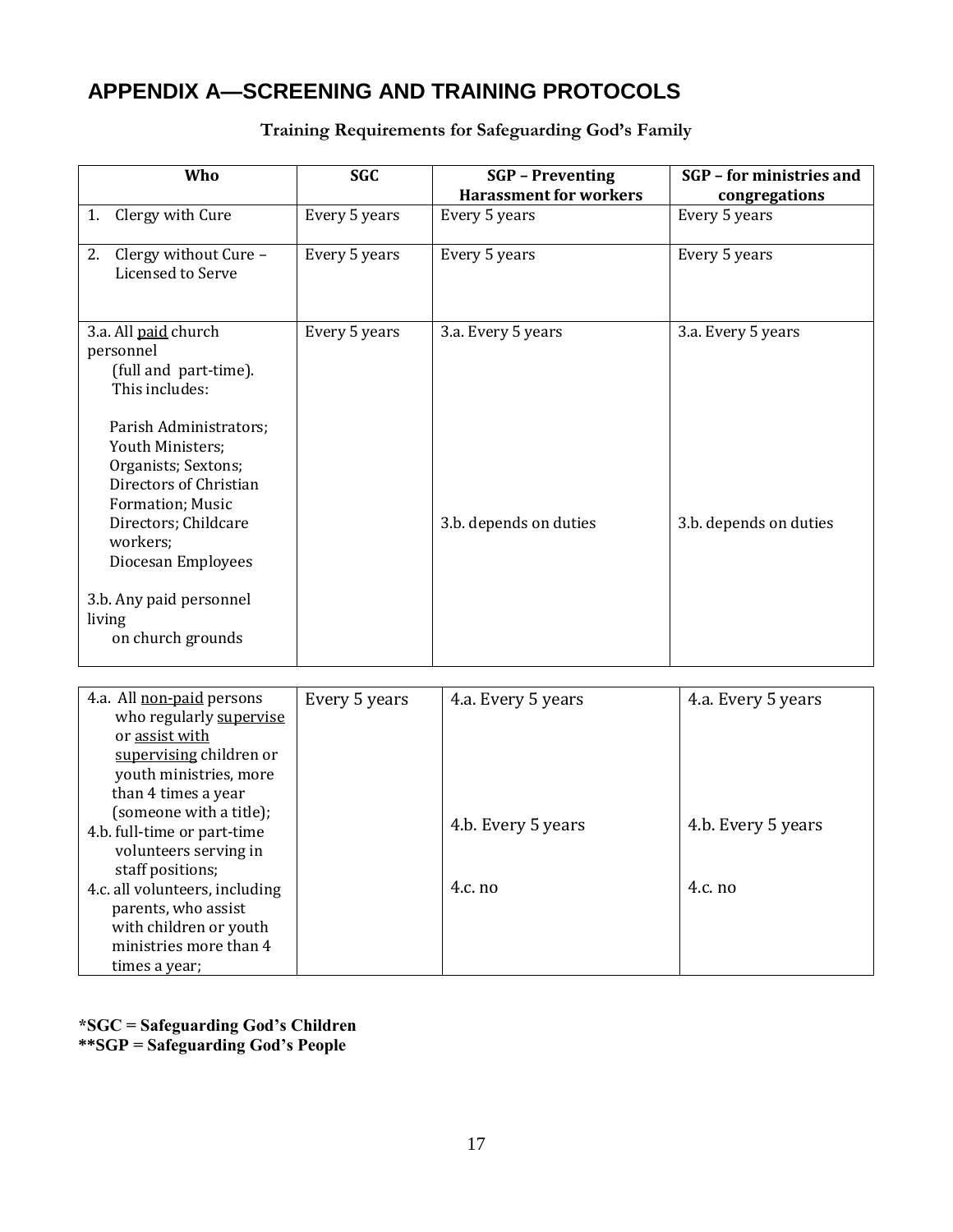|    | 5. All volunteers who<br>provide transportation<br>to children or youth       | Every 5 years |               |               |
|----|-------------------------------------------------------------------------------|---------------|---------------|---------------|
|    | 6. Adults who volunteer<br>less than 4 times a year.                          | No            |               |               |
|    | 7. Adults at overnight<br>activities                                          | Every 5 years |               |               |
| 8. | All staff (paid personnel<br>and volunteer) at<br>diocesan or church<br>camps | Every 5 years | Every 5 years | Every 5 years |

## **Safeguarding God's Children is required for all Vestry members, Diocesan committees, commissions, agencies and boards.**

| <b>SGP</b> - Preventing Sexual Exploitation for<br>ministries and congregations (Every 5 years) | <b>SGP</b> - Preventing Sexual Harassment<br><i>for supervisors</i> (Every 5 years) |
|-------------------------------------------------------------------------------------------------|-------------------------------------------------------------------------------------|
| Vestries                                                                                        | Vestries                                                                            |
| <b>Stephens Ministries</b>                                                                      | <b>Finance Committees</b>                                                           |
| <b>Spiritual Directors</b>                                                                      | Diocesan Standing Committee                                                         |
| Lay Eucharistic Visitors                                                                        | Diocesan Executive Council                                                          |
| Hospital Visitors authorized by your church                                                     | <b>Commission on Ministry</b>                                                       |
| <b>EFM Mentors</b>                                                                              | Heads of Schools and Institutions                                                   |
| Diocesan Standing Committee                                                                     | Supervisors of Employees or Volunteers                                              |
| Diocesan Executive Council                                                                      |                                                                                     |
| <b>Commission on Ministry</b>                                                                   |                                                                                     |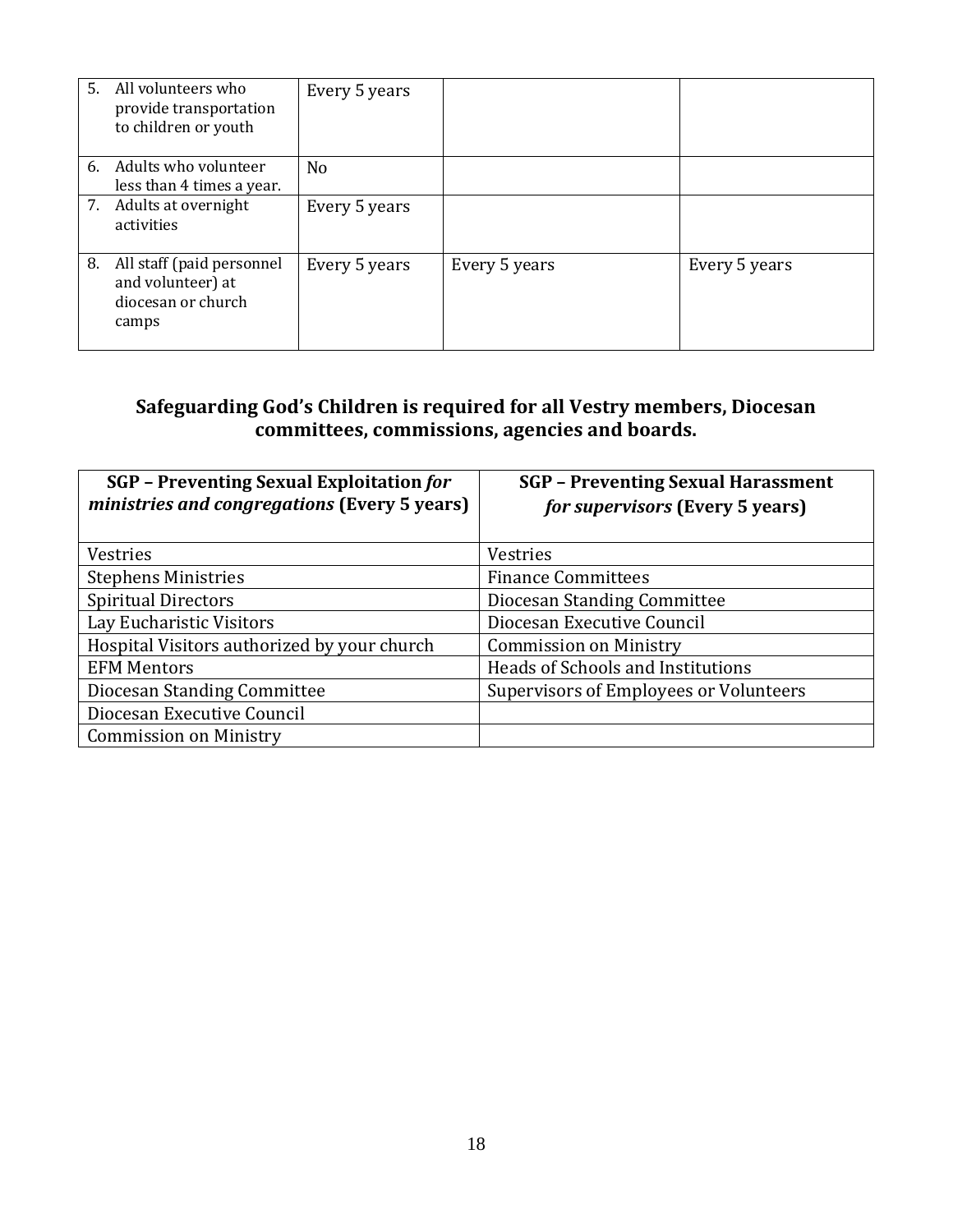## **Diocese of Western North Carolina Screening Requirements for Safeguarding God's Family**

| Who                                                                                                                                                                                                                                                                                        | <b>Screening Standard</b>                                                                                                                                                                                                                                                                | <b>Credit Report</b>                             | <b>DMV</b>                                                               |
|--------------------------------------------------------------------------------------------------------------------------------------------------------------------------------------------------------------------------------------------------------------------------------------------|------------------------------------------------------------------------------------------------------------------------------------------------------------------------------------------------------------------------------------------------------------------------------------------|--------------------------------------------------|--------------------------------------------------------------------------|
| 1. Clergy with Cure                                                                                                                                                                                                                                                                        | Oxford Background                                                                                                                                                                                                                                                                        | Included in                                      | Included in Oxford                                                       |
|                                                                                                                                                                                                                                                                                            |                                                                                                                                                                                                                                                                                          | Oxford                                           |                                                                          |
| 2. Clergy without Cure -<br>Licensed to Serve<br>*The diocese reserves the right<br>to request additional<br>background check at their<br>discretion for any clergy seeking<br>to be licensed.                                                                                             | $\mathbf{i}$ .<br>Standard<br>Application;<br>ii.<br>Interview;<br>iii.<br>Reference Checks;<br><b>Secure Search</b><br>iv.<br><b>Faith Basic</b><br><b>Background Check</b><br>(Multi-State<br>Criminal records<br>check; National Sex<br>Offender Registry;<br><b>SSN Validation)</b>  | no                                               | n <sub>o</sub>                                                           |
| Who                                                                                                                                                                                                                                                                                        | <b>Screening Standard</b>                                                                                                                                                                                                                                                                | <b>Credit Report</b>                             | <b>DMV</b>                                                               |
| 3.a. All paid church personnel<br>(full and part-time). This<br>includes:<br>Parish Administrators;<br>Youth Ministers; Organists;<br>Sextons; Directors of<br><b>Christian Formation; Music</b><br>Directors; Childcare workers<br>3.b. Any paid personnel living<br>on<br>church grounds | $\mathbf{i}$ .<br>Standard<br>Application;<br>ii.<br>Interview;<br>Reference Checks;<br>iii.<br><b>Secure Search</b><br>iv.<br><b>Faith Basic</b><br><b>Background Check</b><br>(Multi-State<br>Criminal records<br>check; National Sex<br>Offender Registry;<br><b>SSN Validation</b> ) | Yes for personnel<br>managing church<br>finances | Yes for personnel<br>regularly transporting<br>children, youth or adults |